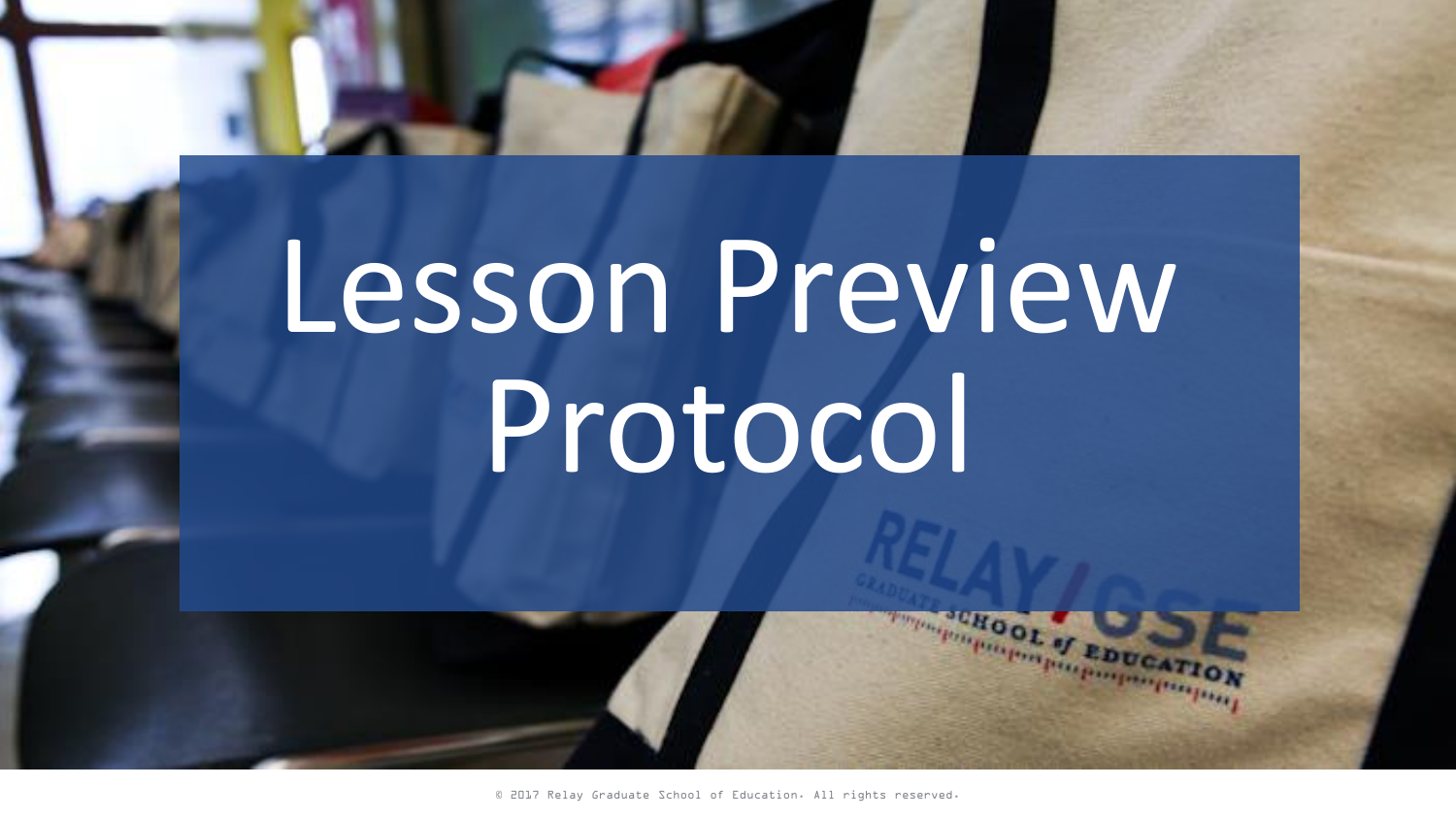## Preview Agenda

### **PreWork**

- Participants complete all online coursework
- **Presenter emails all materials to team**
- 20 min: Debrief Exit Ticket Data
- 5 min: Context for session
- 85 min: Deliver Content
	- Choose 65 minutes to deliver
	- Choose two moments to pause for reflection time
- 10 min: Close and Reflect
- After:
	- **Participants work on session bring ideas to Prep**
	- Presenter makes changes and sends materials out again before Prep
	- All: Upload final materials to google

### **RELAY/GSE**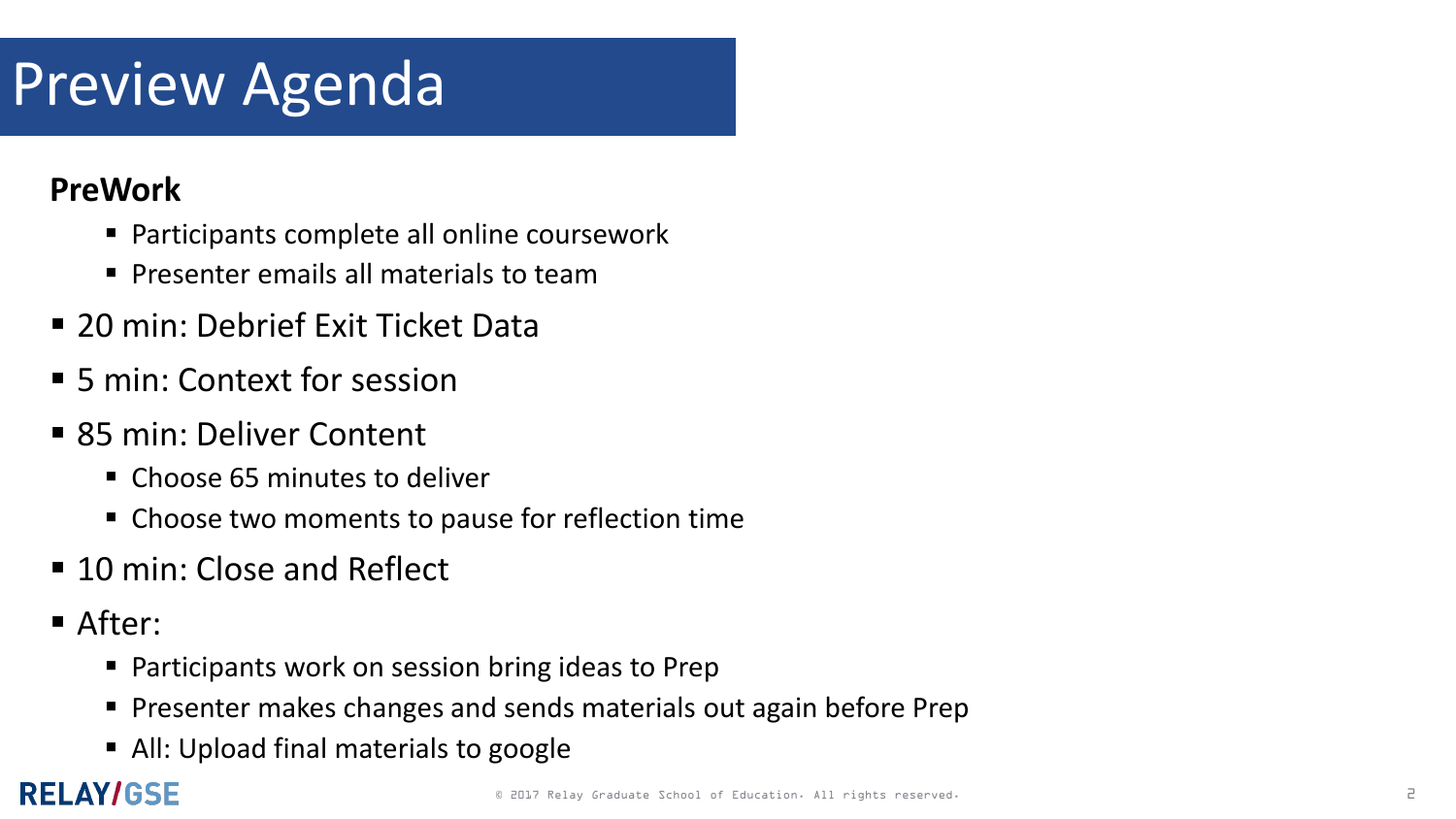### After Preview

- **Presenter: Makes changes and sends materials out again** before Prep
- Participants: Work on their own session and bring ideas to Prep
- **All: Upload final materials to google**
- **Previewer: Uploads video and shares preview link**

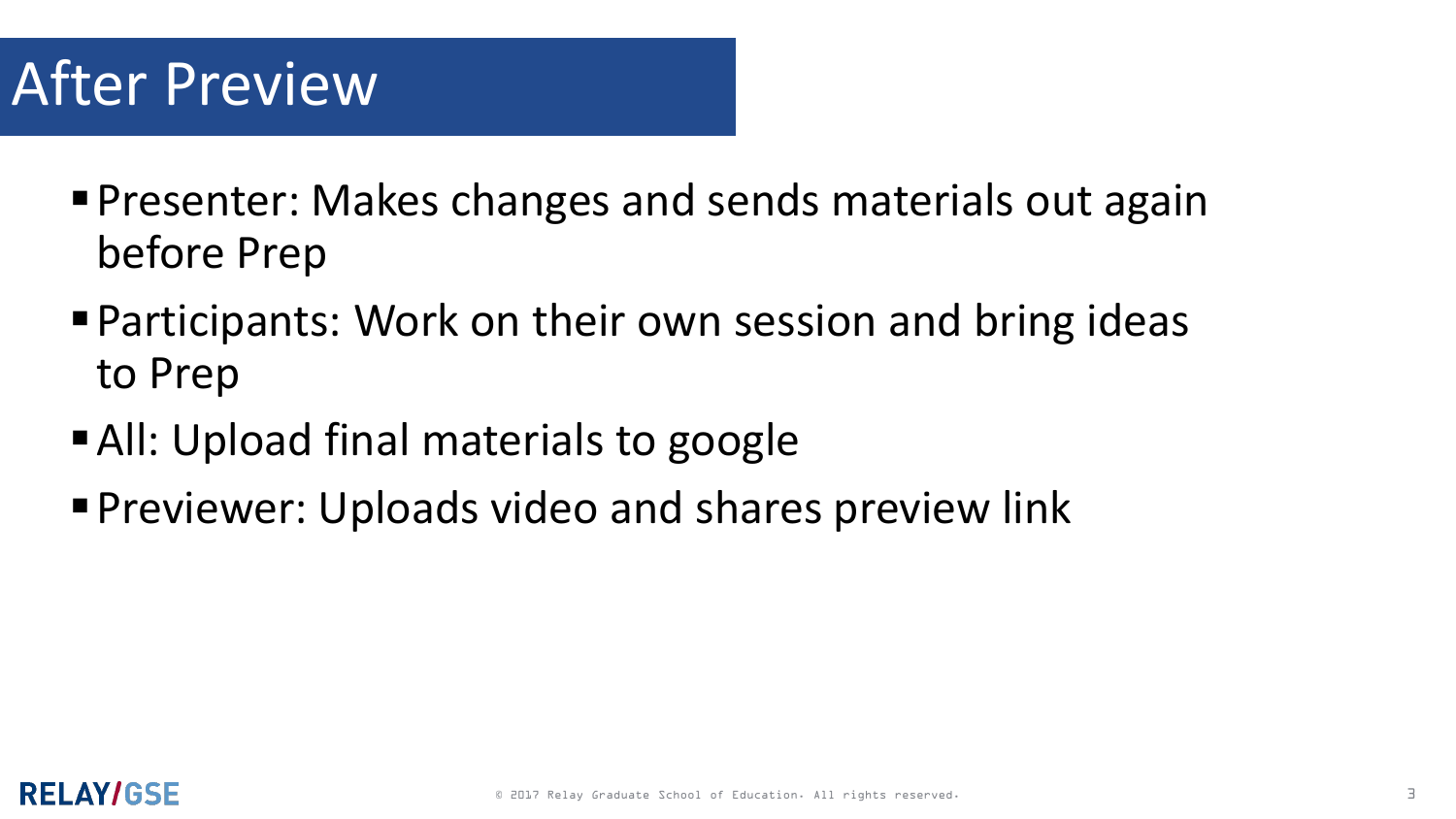### Exit Debrief Protocol



#### **RELAY/GSE**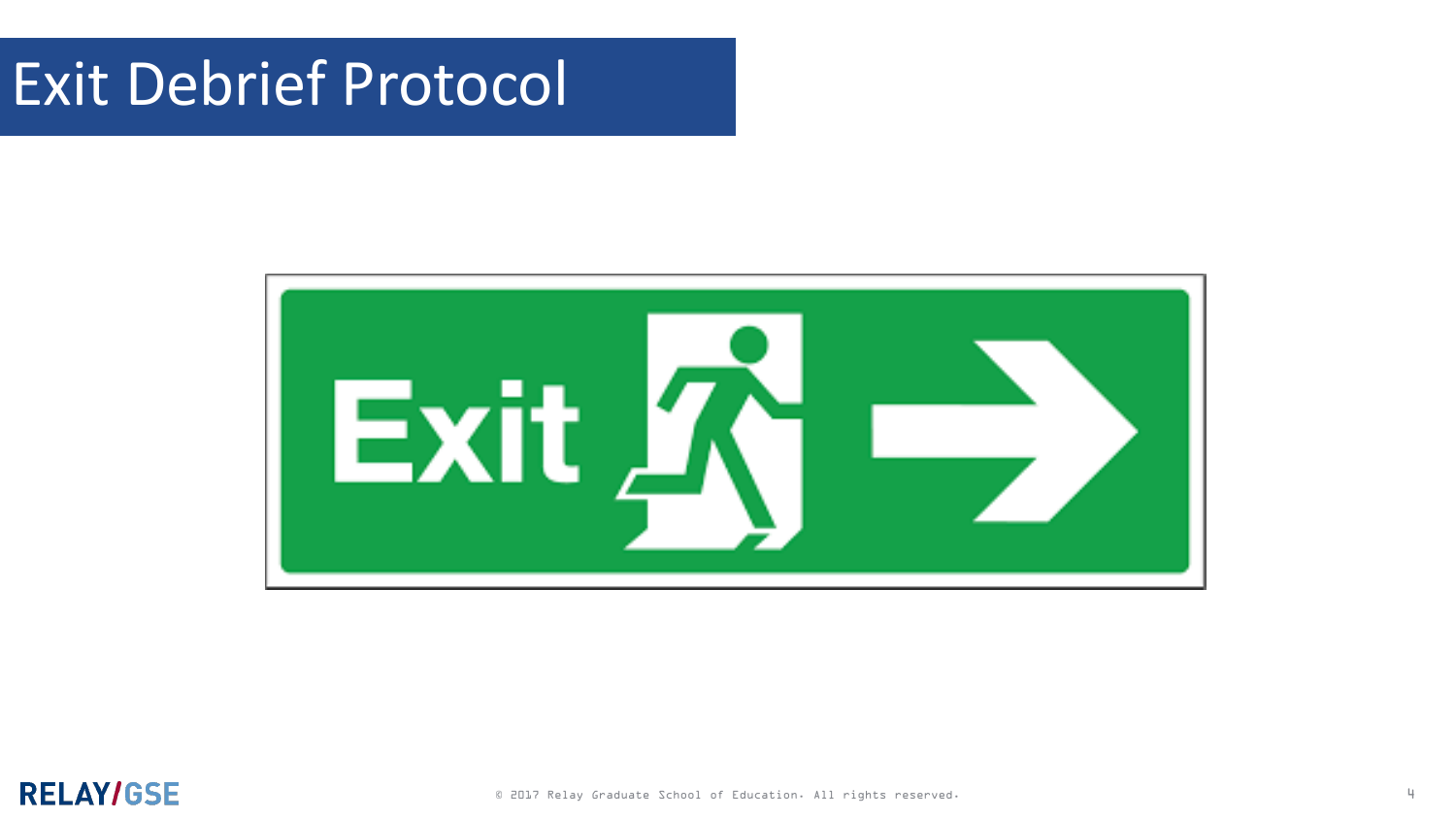### Goals

- Codify the parts of the session that had the greatest impact on graduate students so that we can replicate them
- $\blacksquare$  Identify the parts of the session that were less impactful $\lrcorner$ too easy, or too difficult for graduate students, so that we can shift our practice to support engagement, understanding, and action & expression
- Identify ways that our instructional decisions impact students' perception of inclusion in the session, so that we can mitigate bias
- Identify and share strengths from team members to strengthen all instructors' practice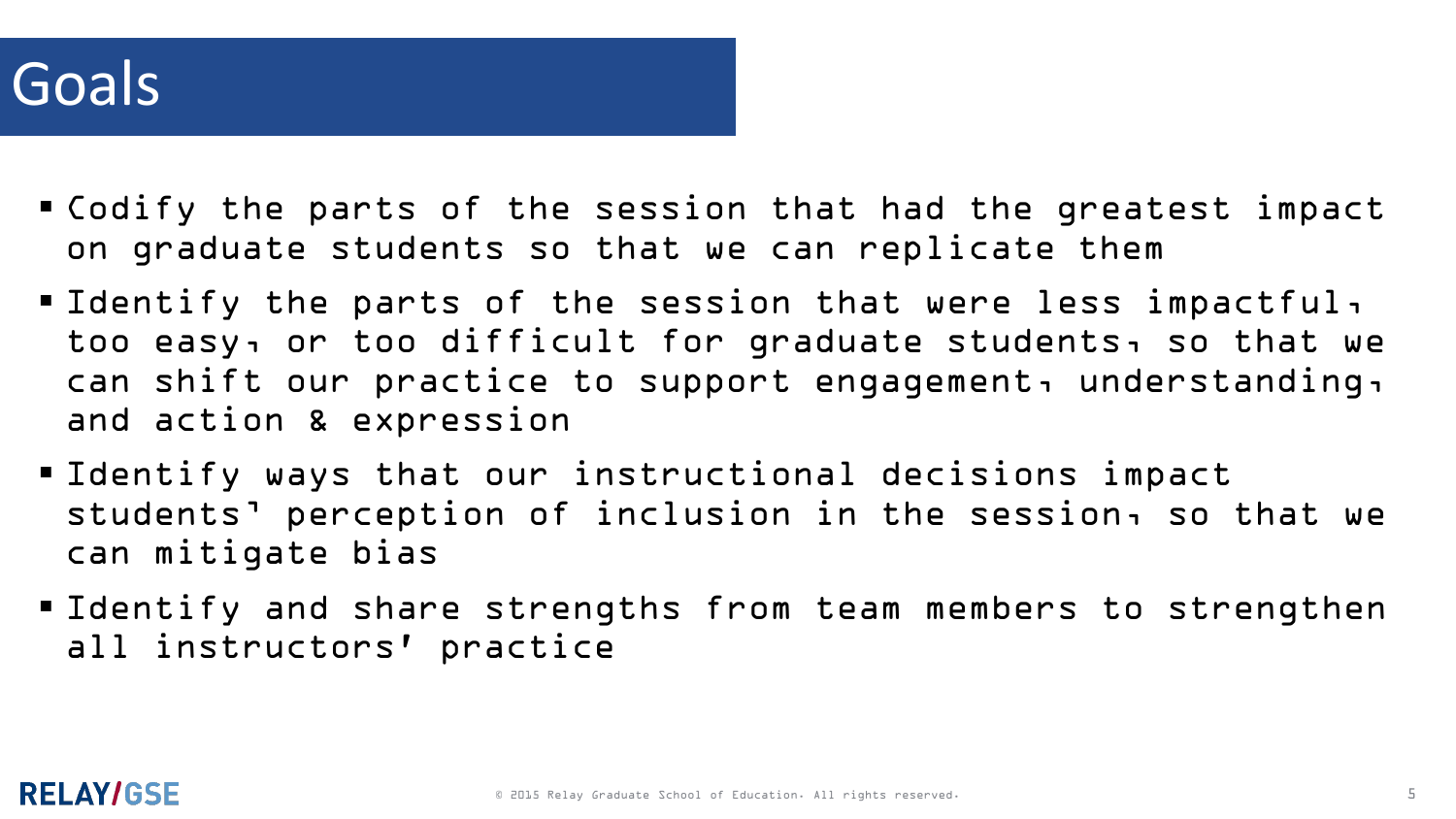### Debrief Meeting Preparation

- To prepare for debrief meeting, NYC Faculty team members who taught the session should spend 30 minutes reviewing the quantitative and qualitative in-person session feedback data and answering the following questions:
	- What parts of this session had the greatest impact on graduate students? What parts of the session had the least impact?
	- What parts of this session felt just right for graduate students? Too easy? Too hard?
	- Were there parts of the session that made graduate students feel meaningfully included? Were there parts of the session that made graduate students feel excluded?
	- When you were teaching this lesson, at what points were engagement, understanding, or action & expression strong? What barriers to engagement, understanding, or action & expression did you observe during this lesson?

#### **RELAY/GSE**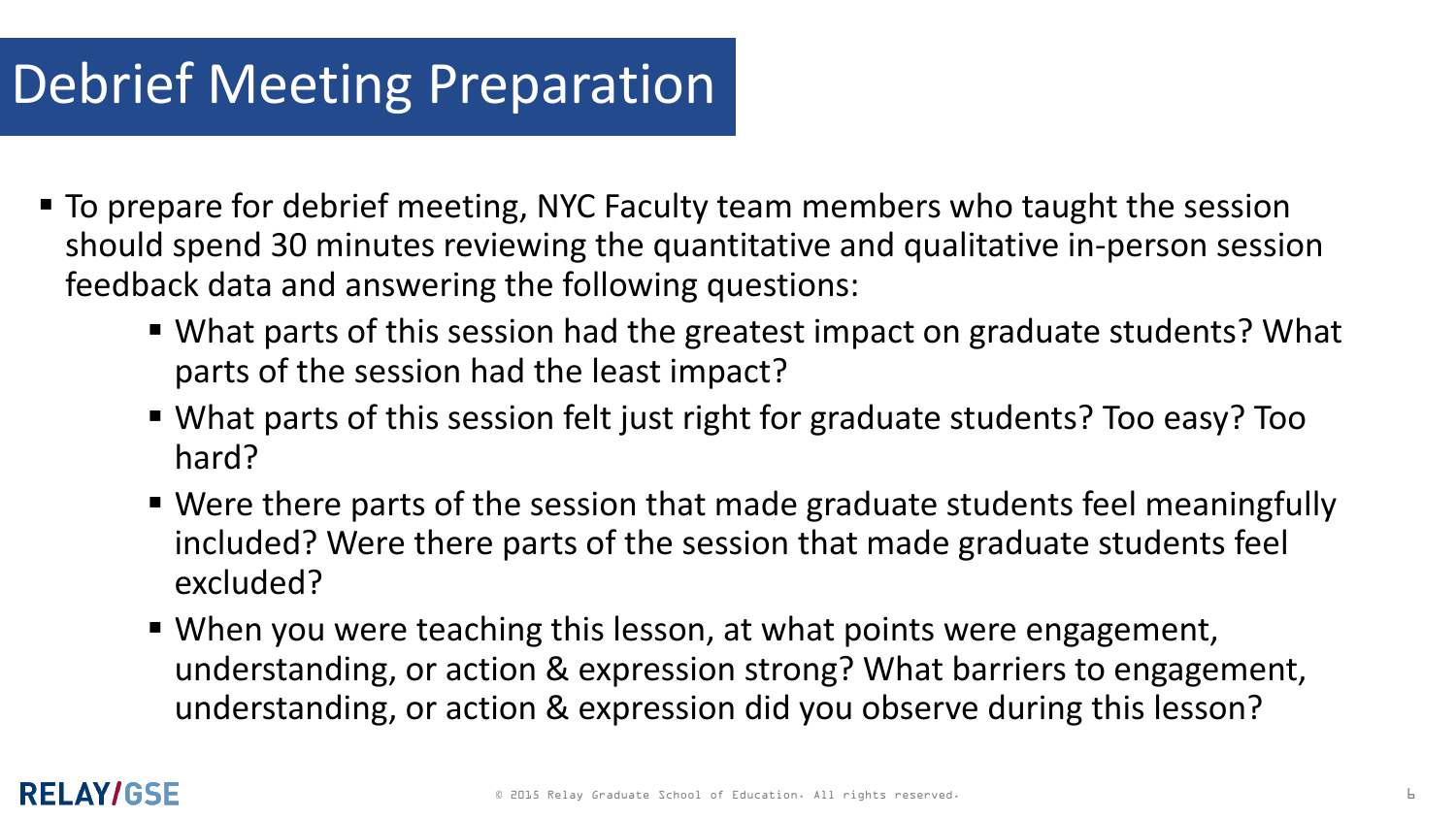## Debrief Meeting Protocol

- During the meeting, mixed group team members will:
	- 5 min: Whip Around: What worked? Why?
	- 5 min: Whip Around: What could be stronger? Why?
	- 10 min: Collaboratively brainstorm how you will debrief this data at the beginning of your next class